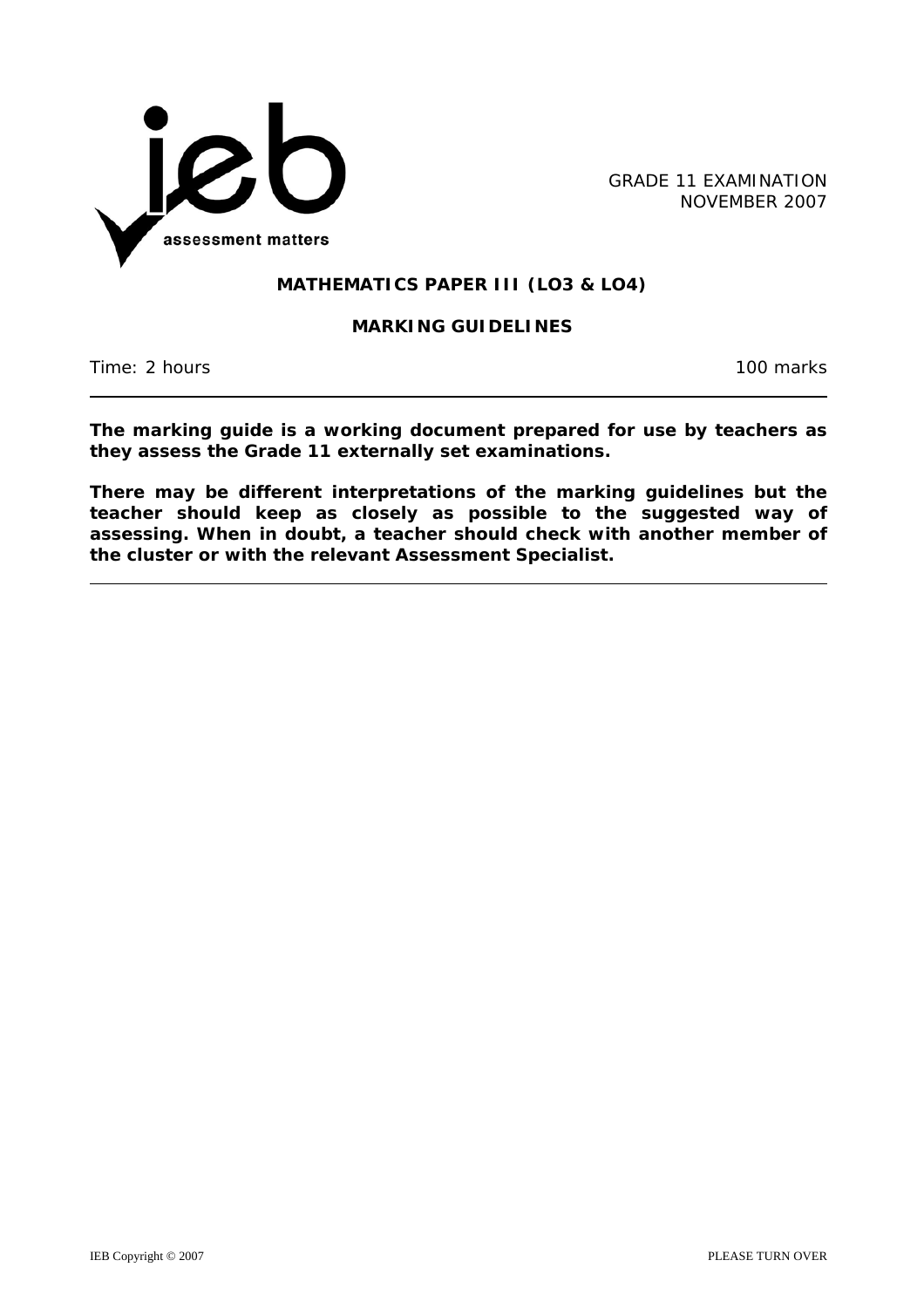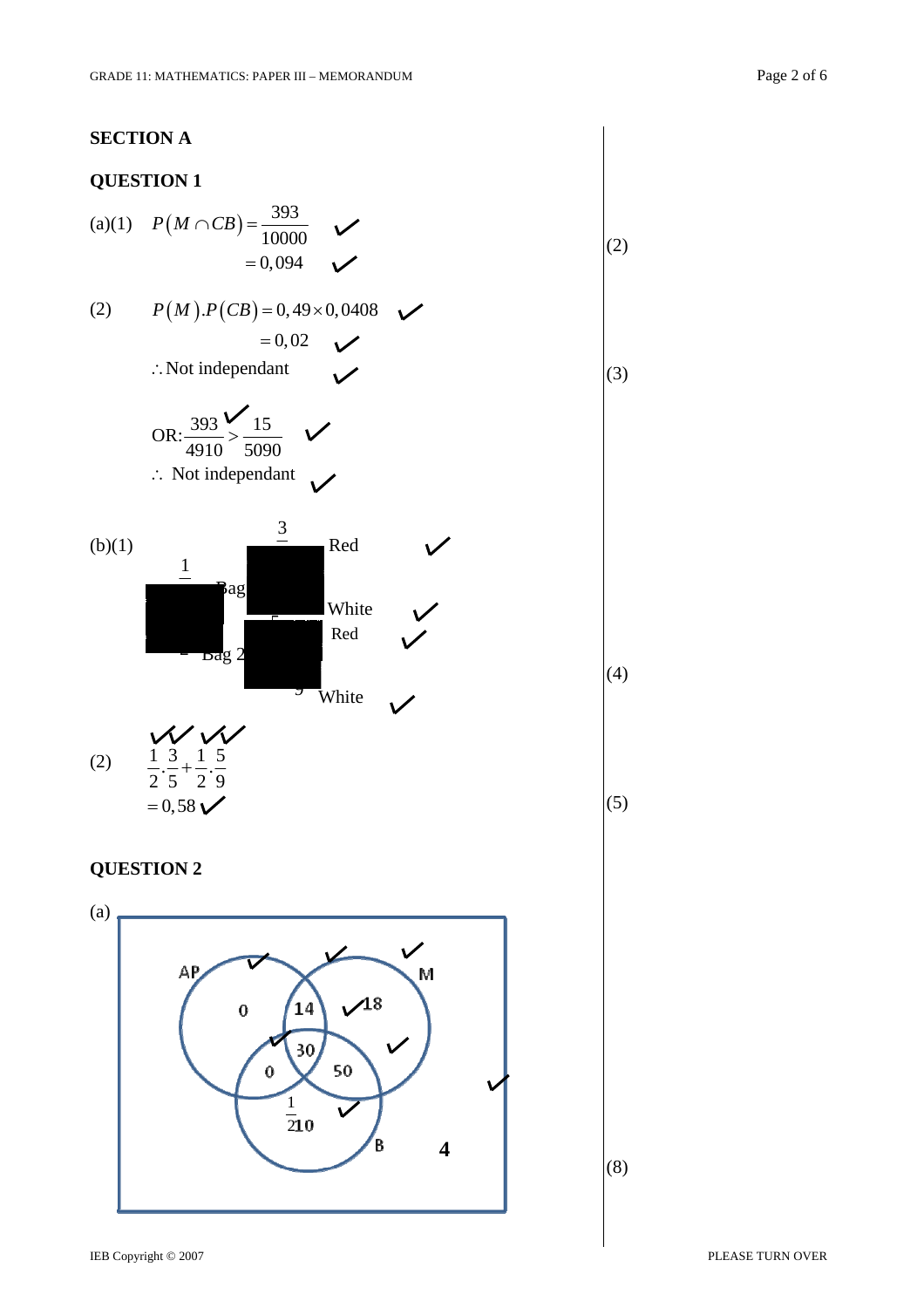|                                                                                                                                                                                                                                                                                                                                                                                                 | (2) |
|-------------------------------------------------------------------------------------------------------------------------------------------------------------------------------------------------------------------------------------------------------------------------------------------------------------------------------------------------------------------------------------------------|-----|
| (b)(1) $\frac{4}{126}$<br>(2) $\frac{32}{126}$<br>(3) $\frac{122}{126}$<br>(3)                                                                                                                                                                                                                                                                                                                  | (2) |
|                                                                                                                                                                                                                                                                                                                                                                                                 | (2) |
| (4) $\frac{1}{1-\frac{80}{126}}$<br>$=\frac{46}{126}$ $\checkmark$                                                                                                                                                                                                                                                                                                                              | (3) |
| <b>QUESTION 3</b>                                                                                                                                                                                                                                                                                                                                                                               |     |
| (a)<br>The fastest girl ran a time of 8,1s and the fastest boy ran a<br>time of 7,4s. However, half the boys ran a time slower than<br>that of the Mistest girl. Also the slowest boy ran 9,1s with<br>only 5 girls running a time slower than that.                                                                                                                                            |     |
| The 1 <sup>st</sup> statement is incorrect. The $2nd$ statement is correct.                                                                                                                                                                                                                                                                                                                     | (4) |
| Mean – will decrease $\vee$<br>(b)                                                                                                                                                                                                                                                                                                                                                              |     |
| Median – unchanged at 8,5s $\sqrt{\sqrt{ }}$                                                                                                                                                                                                                                                                                                                                                    |     |
| Mode – unchanged at 8,5s $\vee$                                                                                                                                                                                                                                                                                                                                                                 | (6) |
| <b>QUESTION 4</b>                                                                                                                                                                                                                                                                                                                                                                               |     |
| MRS A only looked at the graph presented to her. She did not see<br>the misleading scale used on the Y-axis of the graph which gives<br>the impression that theft has decreased tremendously. She validly<br>read into the graph exactly what was expected.                                                                                                                                     |     |
| MR B realised that the time line used $\mathbf{w}_2\mathbf{w}'$ misleading - looking at<br>the fact that 64 phones were stolen during the first 5 days in April –<br>the problem has actually not been addressed at all. He raises a very<br>valid point as the school ried to mislead by using this presentation<br>and not placing the focus on maybe how many phones were stolen<br>per day. | (6) |
|                                                                                                                                                                                                                                                                                                                                                                                                 |     |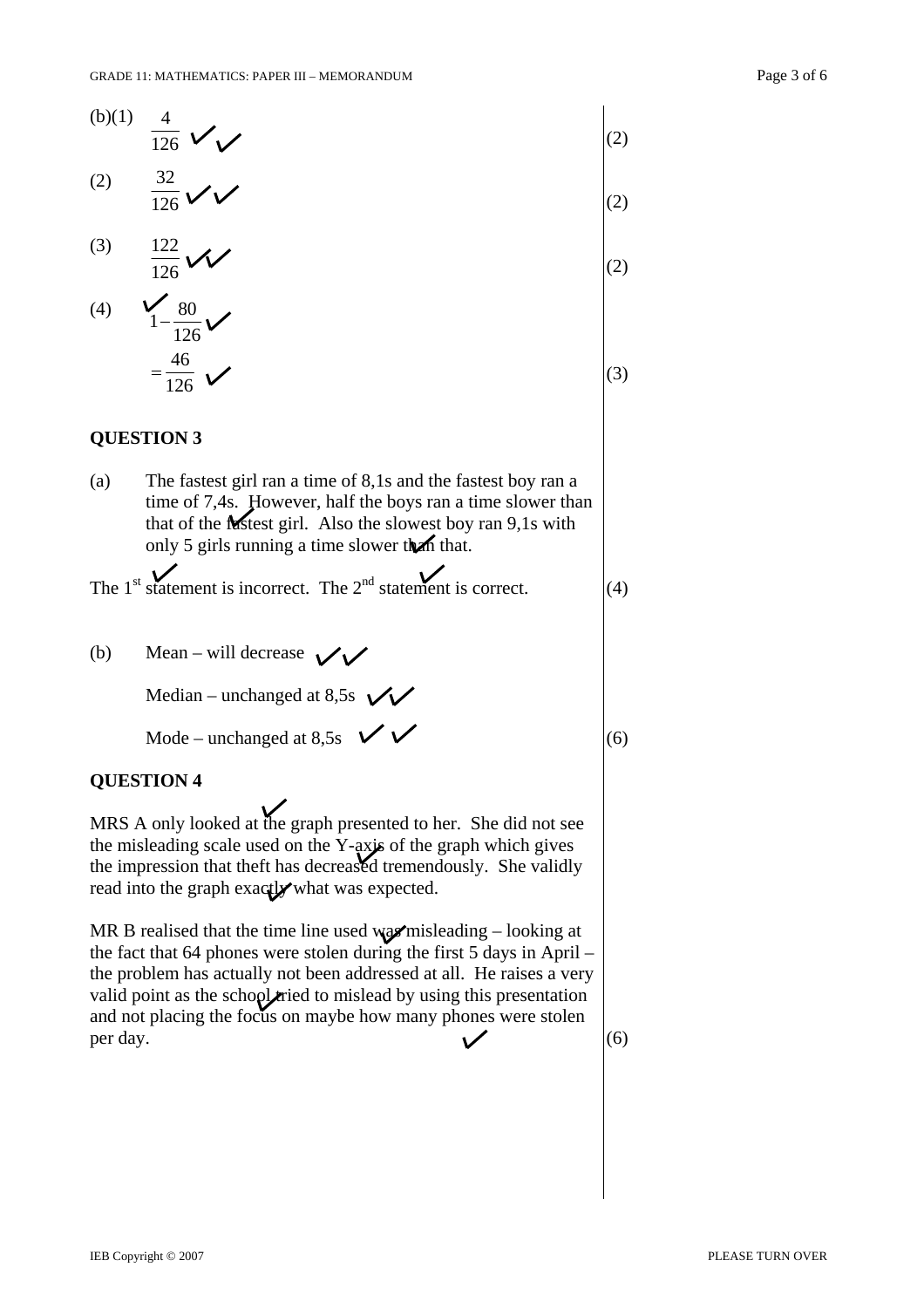# **QUESTION 5**

$$
b = d = 80^{\circ} \checkmark
$$
  
\n
$$
e = 3.8 \checkmark
$$
  
\n
$$
f = 2
$$
  
\n
$$
\triangle ABC \text{ similar to } \triangle EDF \checkmark
$$

 $j = 56^\circ \checkmark$  $p = 75^{\circ}$  $n = 30^{\circ}$  $\Delta$ 's not similar  $\checkmark$ 

### **QUESTION 6**

| Unknown                                   | Height 1   |
|-------------------------------------------|------------|
| $Length 2$                                | $Length 1$ |
| $Unknown = \frac{1,8}{3,5}$               |            |
| $∴ Unknown = \frac{1,8}{3,5} \times 37,5$ |            |
| $∴ Unknown = 19,29m$                      |            |

### **QUESTION 7**

(a) 
$$
\triangle XMN
$$
 and  $\triangle XYZ \blacktriangleright$   
\n
$$
\frac{XN}{XZ} = \frac{8}{36} = \frac{2}{9}
$$
\n
$$
\frac{XM}{XY} = \frac{12}{54} = \frac{2}{9}
$$
\n
$$
\frac{NM}{YZ} = \frac{8}{36} = \frac{2}{9}
$$
\n
$$
\therefore \triangle XMN \parallel \triangle XYZ \text{ sides in proportion}
$$

(4)

(6)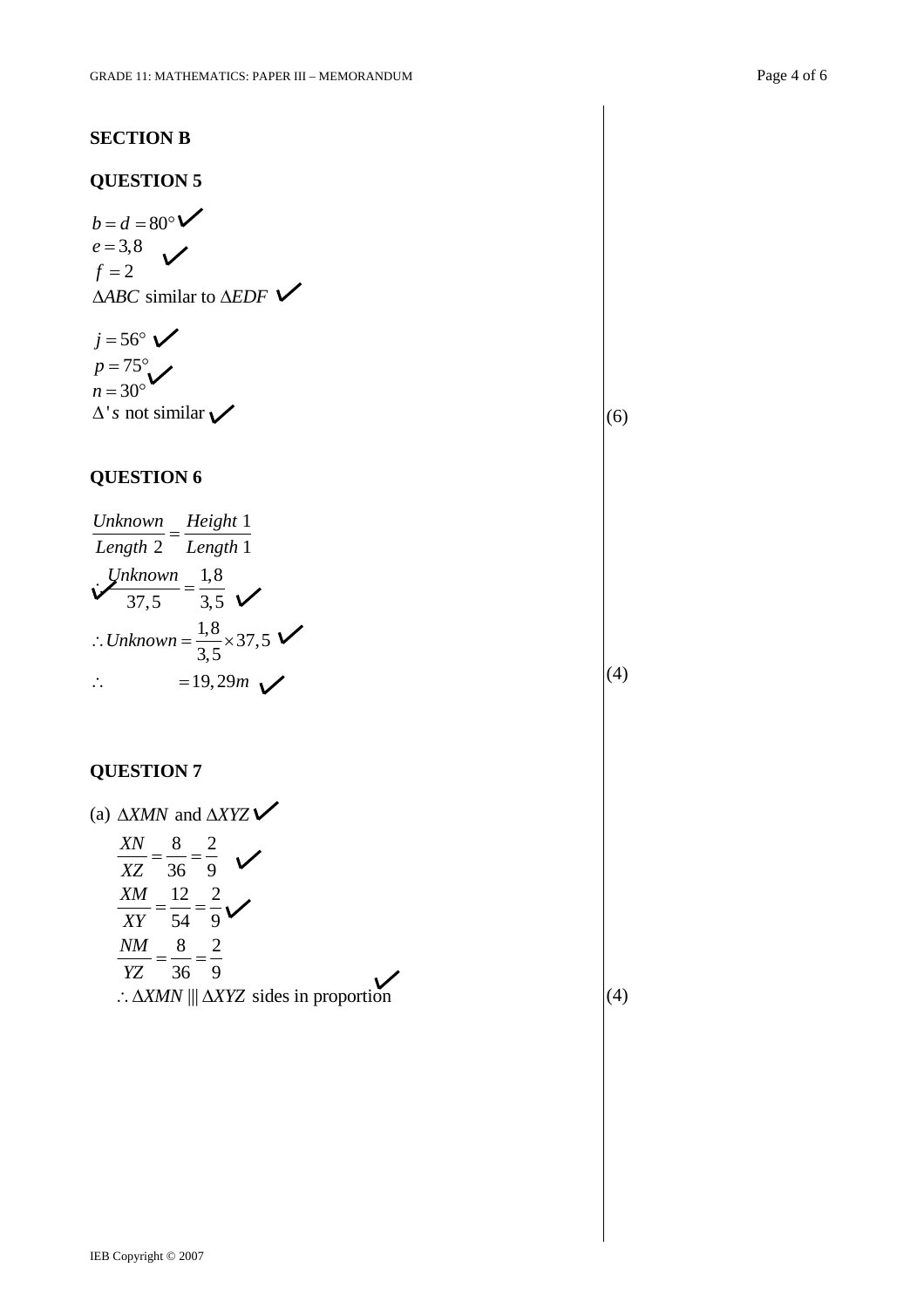(6)

(2)

 $(4)$ 

(3)

(b) 
$$
\frac{MP}{PA} = \frac{MR}{RB} \cdot \frac{M}{MB}
$$
 [one side  $\triangle$    
\n $\frac{MR}{RB} = \frac{MS}{SC}$  .......line || one side  $\triangle$    
\n $\therefore \frac{MP}{PA} = \frac{MS}{SC}$    
\n $\therefore PS \parallel AC$  .......sides in proportion

# **QUESTION 8**

(a) AD = 2 units 
$$
\sqrt{\phantom{0}}
$$
  
CD = 3 units  $\sqrt{\phantom{0}}$ 

(b) 
$$
AM = \sqrt{(4-2,4)^2 + (0-1,2)^2} \quad \checkmark
$$
  
=  $\sqrt{4}$   
= 2 units  

$$
MB = \sqrt{(2,4-0)^2 + (1,2-3)^2} \quad \checkmark
$$
  
=  $\sqrt{9}$ 

$$
=\frac{3 units}{2}
$$

(c)(1) 
$$
\frac{2}{3}
$$
   
\n(c)(2)  $\frac{2}{3}$    
\n(d)(1)  
\n(e)(2)  $\frac{2}{3}$ 

(d) Lines MD and BC are parallel  
Converse of proportional sides theorem\n
$$
(2)
$$

# **QUESTION 9**

(a) *J* and *K* are midpoints 
$$
\bigvee
$$
  $\therefore$  *JK*  $\parallel$  *GI*  $\parallel$  *GI*  $\parallel$  *II*  $\parallel$  *II*  $\parallel$  *II*  $\parallel$  *II*  $\parallel$  *II*  $\parallel$  *II*  $\parallel$  *II*  $\parallel$  *II*  $\parallel$  *II*  $\parallel$  *II*  $\parallel$  *II*  $\parallel$  *II*  $\parallel$  *II*  $\parallel$  *II*  $\parallel$  *II*  $\parallel$  *II*  $\parallel$  *II*  $\parallel$  *II*  $\parallel$  *II*  $\parallel$  *II*  $\parallel$  *II*  $\parallel$  *II*  $\parallel$  *II*  $\parallel$  *II*  $\parallel$  *II*  $\parallel$  *II*  $\parallel$  *II*  $\parallel$  *II*  $\parallel$  *II*  $\parallel$  *II*  $\parallel$  *II*  $\parallel$  *II*  $\parallel$  *II*  $\parallel$  *II*  $\parallel$  *II*  $\parallel$  *II*  $\parallel$  *II*  $\parallel$  *II*  $\parallel$  *II*  $\parallel$  *II*  $$ 

(b) 
$$
FH^2 = 6^2 + 8^2
$$
........pythagoras   
\n
$$
\therefore FH = 10 units
$$
 (2)

(c) 
$$
OH = 5 units
$$
...diag's bisect  
\n $\therefore ON = 2, 5 units$ ...midpoint theorem